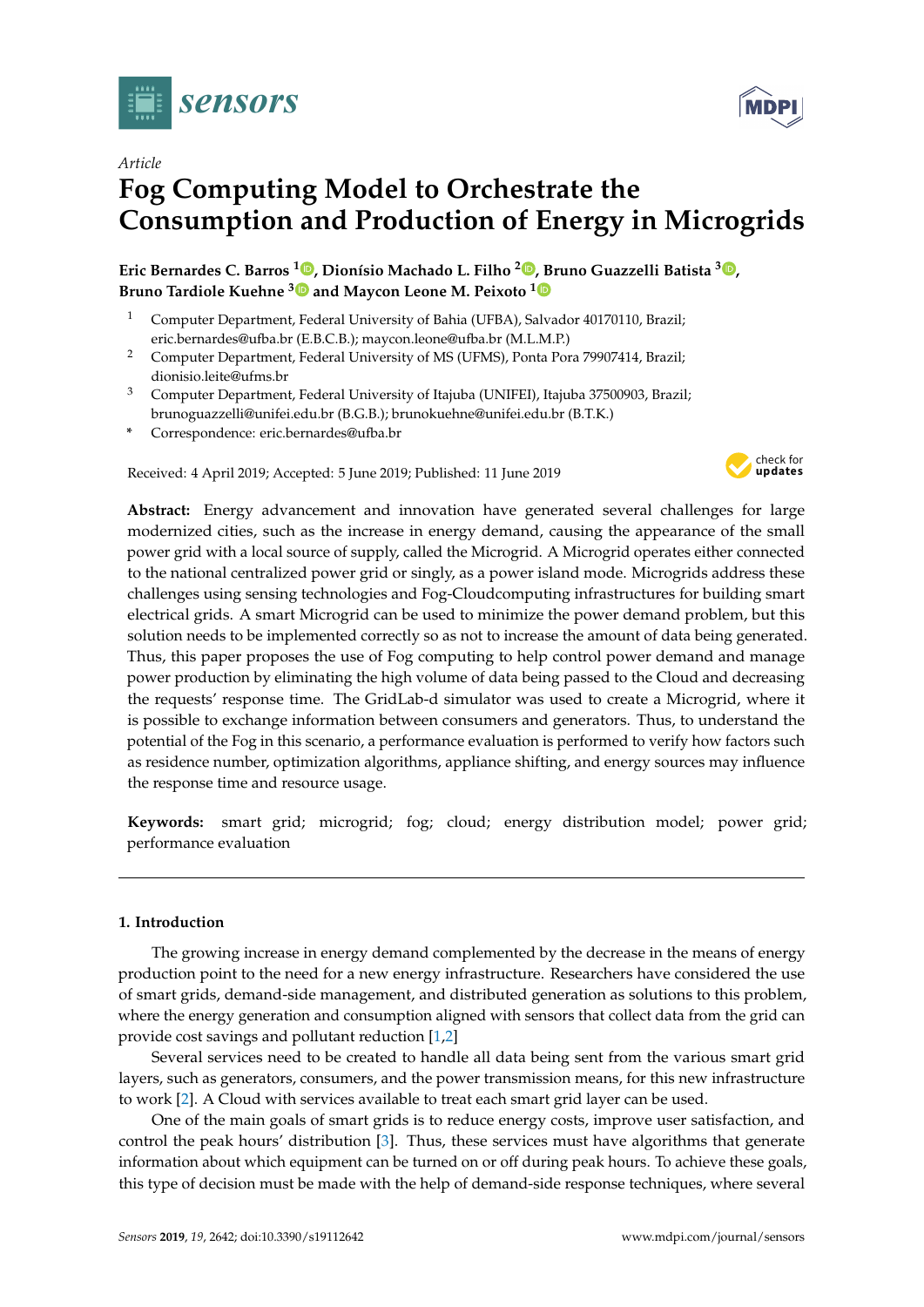authors have studied how integer linear programming, genetics algorithms, and various optimization algorithms can help reduce peak hours and increase consumer comfort [\[1,](#page-14-0)[3–](#page-14-2)[12\]](#page-14-3).

In addition, if we consider energy production, we can verify how much the energy generated by the wind or the photo-voltaic panels can supply the demand and then decrease the nonrenewable energy production. Therefore, these algorithms will receive data from all household appliances and need to treat each home according to their consumption policies besides monitoring the energy production from different sources; this means that a huge amount of data will be generated and passed across the network.

If only one house with simple appliances attached to one measurement unit (PMUor Smart Meter) is considered, 30–120 samples are generated per second [\[13\]](#page-15-0), since each house has several appliances that need to be monitored and controlled. If we consider four houses, we have four-times more data being transmitted and processed per second. This data processing is necessary to perform the demand response management helping the consumer to save on the energy bill, but for this, it is necessary to choose the equipment quickly that can be connected and to know the type of energy source that is being used. If renewable energy sources are being used, it is necessary to make fast choices, since this type of production is not constant and depends on the environment. These applications need to have a strict latency requirement between 100 ms and 5 s [\[14\]](#page-15-1).

The International Data Corporation (IDC) expects the device number with sensors to increase from 50 billion–1 trillion in 2020 [\[15\]](#page-15-2). The increase in the number of Internet of Things (IoT) and sensing devices has led to an exponential growth of the data produced, while computational resources such as bandwidth and available memory may not be sufficient. Currently, Cloud Computingis being used as a way to offer agility, availability, and scalability, significantly increasing the system reliability. However, this centralized infrastructure model may not be appropriate for emergency cases that require quick responses with low latency and low jitter. Another Cloud-related problem is the requirement of sending all collected data for analysis in Cloud data centers, increasing the communication cost on the link, as well as increased storage and processing costs. One way to minimize costs in data transfer is to perform the partial processing of services at the edge of communication through Fog Computing, smoothing the problem of the growth of data production directly at its source. Thus, Fog Computing, as an extension of Cloud Computing, is used to perform services directly at the edge of the network, providing low latency and real-time computing. In this case, the Fog can provide infrastructure to store and process data for real-time decisions [\[16–](#page-15-3)[18\]](#page-15-4).

Thus, the Fog can be used within this new infrastructure in two ways: **first**, to reduce the communication data traffic exchange, and **second**, to move from a conventional smart grid into a Microgrid. The idea is to take advantage of the concept of distributed generation that comes with using small renewable energy producers and to allow a Microgrid to operate either connected to the national centralized power grid or in power island mode. Therefore, Fog computing can obtain data on the amount of energy produced and consumed in real time to perform processing tasks and reduce the need for Cloud operators and still process information with high bandwidth and low latency, and with the help of the Cloud, it is possible to make decisions that reduce the energy bill and the amount of pollutants [\[4\]](#page-14-4).

Authors such as Shahryari [\[6\]](#page-14-5) and Zahoor [\[4\]](#page-14-4) have already proposed the use of the Fog to assist the energy management of homes and industries. Jamil [\[5\]](#page-14-6), Wang [\[7\]](#page-14-7), and Muralitharan [\[8\]](#page-14-8) carried out studies on the use of optimization algorithms to move appliances away from peak hours. Yet, none of the related works used optimization algorithms within the Fog or Cloud and performed energy production control. They also did not perform a performance evaluation to understand how some factors such as residence number, energy sources, optimization algorithms, and household appliance shifting impact the Fog or Cloud performance environment.

Therefore, this paper proposes the use of Fog computing to optimize the use of electric energy in Microgrids. This optimization is obtained in two ways. The first is in energy consumption, where the demand response is applied to shift household appliances to schedules where there is no peak energy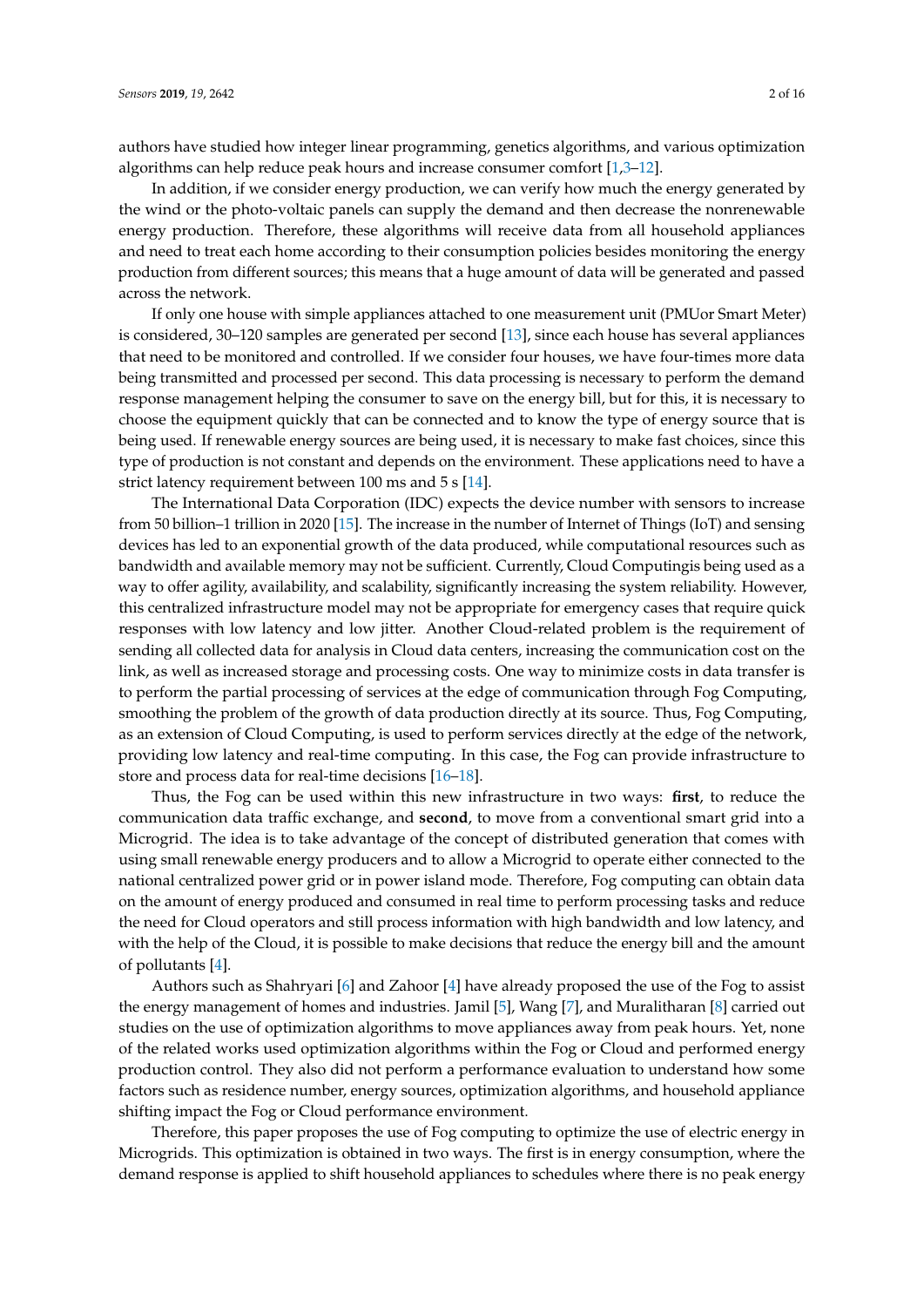consumption and thus decreases bill. The second is in energy production where a PID (Proportional Integral Derivative) controller is used to balance the renewable production, non-renewable production, and consumption. We use optimization algorithms and a PID controller running in the Fog layer to orchestrate the energy resources. Due to the need to centralize the information obtained from the consumption and production of energy, we provide an analysis of how the fog servers behave when they are simultaneously performing the calculations of the controller PID and the appliance shifting. Finally, the performance evaluation is done showing the use of genetic algorithms and an ordinary FIFO algorithm to verify the factors that most impact the Fog in each scenario.

This paper is organized as follows: Section [2](#page-2-0) provides the concepts about the smart grids. Section [3](#page-4-0) presents the related works and their relation to the proposed work. Section [4](#page-6-0) describes the evaluation and results obtained. Section [5](#page-13-0) presents the conclusions.

### <span id="page-2-0"></span>**2. Smart Grids and Fog Computing**

Smart grids are designed to save energy through information communication technology, where it is possible to obtain a fully-observable power distribution network, where both the utility and consumer interact with each other for information sharing [\[4\]](#page-14-4). Yet, to achieve these properties, it is necessary to perform consumption control and power generation [\[19\]](#page-15-5). Thus, it is necessary to collect data and interact with the smart grid topology, obtaining real-time communication from consumers, distributors, transmission lines, and generators; see our architecture model in Figure [1.](#page-2-1)

<span id="page-2-1"></span>

**Figure 1.** Smart grid topology aided by the Fog and Cloud.

This model where data are collected from sensors and sent to servers has been used for several solutions such as: car traffic analysis, security cameras, temperature control. All of these services are important for the development of smart cities, but they need to send data over the Internet for real-time information, which can lead to network saturation and the demand for more computing power. Therefore, new architectures need to identify and transmit only relevant data and thus reduce the transmission of data over the network.

Thus, using Fog computing can be useful for fast data processing along with low-latency communication. The problem with this approach is that the Fog servers do not have great computing power. Therefore, the proposed architectures also need the help of the Cloud, where high storage and processing power are possible. Within the scope of smart grids, this processing is important because in order to save energy and control the energy life cycle, robust algorithms need to be executed quickly.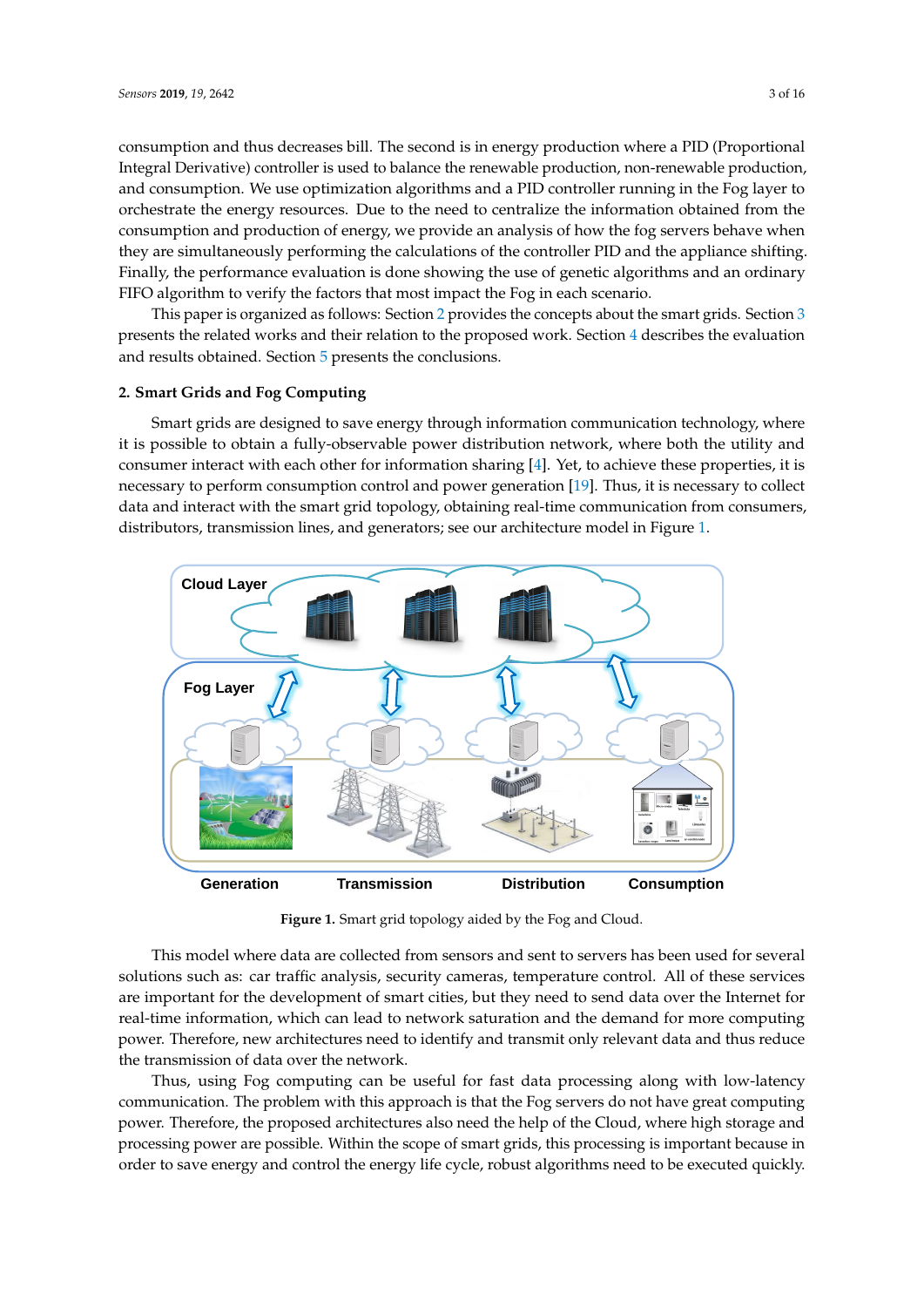These algorithms receive data from energy production and consumption. Through these data, it is possible to detect the peak hours' consumption and moments of high renewable production and then perform the calculations for shifting consumption.

#### *2.1. Peak Control*

Peak hours occur when most people use appliances at the same time, so the price of electricity tends to increase, since power generators need to increase production by spending more resources per hour. The demand response tries to control the peak hours by shifting household consumption to times when there are no peak hours [\[1\]](#page-14-0).

The problem with this approach is reducing the bill without losing comfort since you cannot use an appliance when you want. Thus, it is necessary to understand the functioning of the residences in order to reduce the bill and increase the comfort of the consumer.

#### *2.2. Scheduling Appliances*

To reduce the bill and increase the comfort, shifting policies can be made by the consumer. However, these policies need to be optimized by a central module to get all the necessary information in real time and use optimization algorithms to choose when the rate is less expensive and without creating a new peak time.

The scheduling problem for an appliance is formulated as an optimization problem that can be solved in terms of electricity cost, peak hours, and waiting time [\[1\]](#page-14-0). Thus, the algorithms can be executed using these three parameters to find the best solution of the optimization problems.

#### *2.3. Optimization Algorithms*

Optimization problems are solved by maximizing and minimizing functions of one or more variables in a given domain. The algorithms used to solve these problems can be either deterministic or probabilistic.

The scheduling of appliances done by shifting consumption to non-peak hours can be implemented with optimization algorithms belonging to the probabilistic class, such as evolutionary algorithms. This approach is used because a large number of combinations may be necessary to find the best time to connect the equipment [\[8\]](#page-14-8).

Genetic algorithms are one type of evolutionary algorithm and are used to search for optimal solutions to different problems. Therefore, we can use this class of algorithms to look for the best solution for home appliance shifting based on consumer policy and renewable energy production.

#### *2.4. Communication between Layers*

Smarts grids were created so that there is information exchange between their layers, something that does not exist in the conventional grids. This exchange of information makes possible real-time decisions that help in the intelligent use of energy.

Cloud and Fog computing can help this communication if used within an architecture that allows orchestration between robust Cloud processing and the speed of the Fog computing situated at the edge of the network [\[4\]](#page-14-4).

#### *2.5. Renewable Production*

Unlike the consumption peak hours, which spends much resource to produce energy, renewable energy production can receive the peak hours of energy production. If it is considered that renewable resources such as the Sun and wind are unstable, production by these means can achieve a large energy production, which can help in non-renewable production, reducing pollution and the energy bill. Therefore, it is necessary to develop mechanisms that control the process of energy production considering the inconstancy of the alternative production [\[12\]](#page-14-3).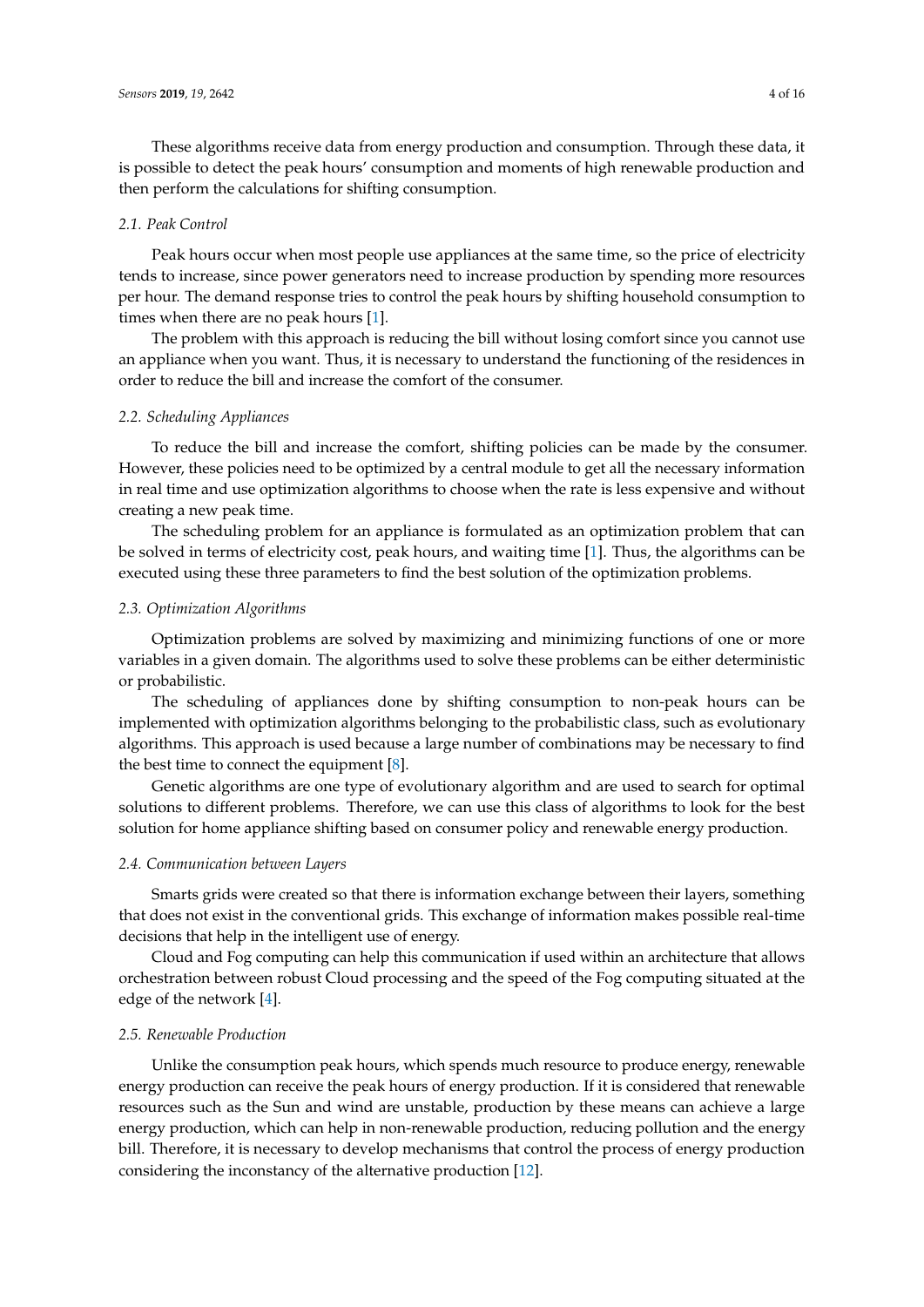#### *2.6. PID Controller*

The PID controller is an method widely used in industry to perform process control. This control is done by monitoring the process variable by sensors that send the data to the control system. These values are compared to the set point, and depending on the desired value, the system activates the actuators so that the value approaches the desired value.

To keep the Process Variable (PV) close to the Set Point (SP), the system needs to manipulate the Manipulated Variable (MV), which is the variable that the controller acts on to control the process, such as the amount of fuel that will be burned to generate energy or the voltage applied to a heating resistor. Thus, the control increases or decreases MV to produce more or less energy according to necessity; this variation is reached through Equation [\(1\)](#page-4-1).

<span id="page-4-1"></span>
$$
MV(t) = Kp \left[ E(t) + \int E(t)dt + Kd\frac{dE(t)}{dt} \right]
$$
\n(1)

In this paper, the PID controller was developed in Fog computing to monitor and act on the production of renewable and non-renewable energy. Thus, the amount of non-renewable energy produced will depend directly on the renewable energy being produced at the time. Therefore, the SP will be the production of renewable energy less consumption as in Equation [\(2\)](#page-4-2). The PV needs to approach the SP, and for this, the proportional, integral and derivative techniques are used to find out how much MV needs to be changed.

<span id="page-4-2"></span>
$$
SP = \sum_{i=1}^{t_{rp}} rp_t - \sum_{j=1}^{t_c} C_j
$$
 (2)

where  $rp_i$  is the renewable energy being produced at the moment and  $C_j$  is the houses' consumption at that moment.

Therefore, the variation of MV is directly linked to the consumption or the production of renewable energy, and as MV is responsible for the fuel that will be spent it is important to use optimization techniques in energy consumption and to improve the use of renewable energy.

#### <span id="page-4-0"></span>**3. Related Work**

Some researches have evaluated the best algorithms that can be used to ensure the demand response using smart grid concepts. However, none have performed tests considering the information in real time using Fog computing as a way to manage the entire energy life cycle for the best results, besides considering the PID controller to balance the load between the generators. However, several studies point to important results such as the use of meta-heuristic algorithms in house management, as Nadeem et al. (2018) [\[1\]](#page-14-0), where a control for home energy management based on meta-heuristic algorithms such as Teaching-Based Optimization (TLBO), Genetic Algorithm (GA), Firefly Algorithm (FA), and Optimal Stopping Rule (OSR) theory was proposed. The main objective of this proposal was to reduce energy consumption and maximize consumer comfort. For this, the best features of the existing algorithms were combined, and three hybrid algorithms were created: OSR-TLBO, OSR-GA, and OSR-FA; tests were performed in MATLAB to verify the performance of these algorithms. The authors also suggested the use of Fog or Cloud computing as future work to achieve gains in scalability. Thus, the behavior of the Fog and Cloud in the proposed algorithms was not studied.

Sedighizadeh et al. (2019) [\[9\]](#page-14-9) introduced a new stochastic optimization method for short-term scheduling of energy and reserve in Microgrids considering energy storage constraints. The Differential Evolutionary (DE) and Modified PSO (MPSO) algorithms were used considering the incentive based on the demand response program and generation reserve scheduling. The tests were performed in MATLAB, and the results showed that applying the algorithm to the energy management model, it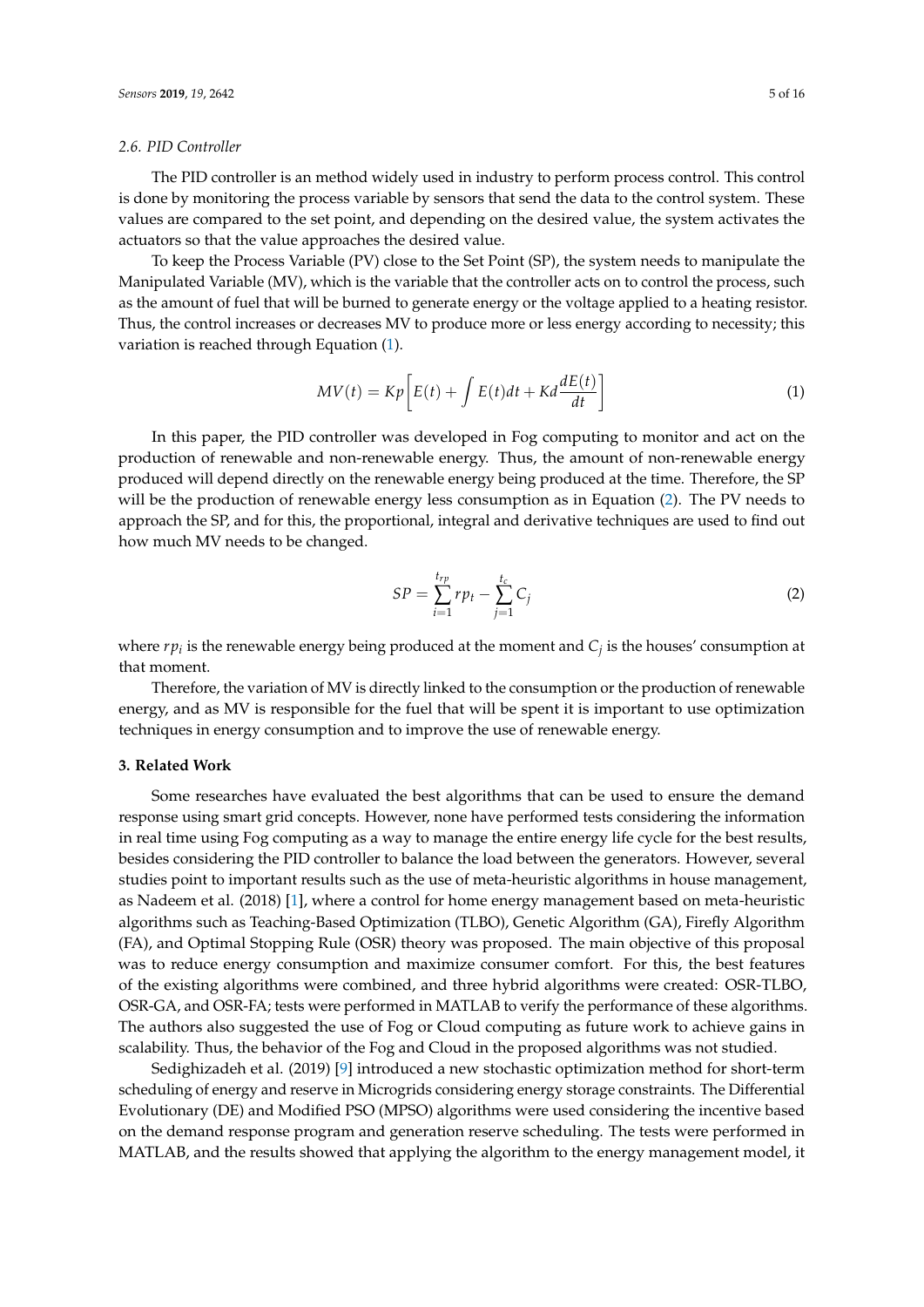was possible to reduce the operating cost by 7.8% and the emission of pollutants by 18.03% if compared to the MINLP method.

Javaid et al. (2018) [\[3\]](#page-14-2) employed the load shifting strategy, to decrease total electricity payment; for this was proposed a hybrid algorithm that used the techniques of the bat and crow algorithm. In this study, simulations were performed in a single house with 15 appliances that used the Critical Peak price (CPP) scheme to compare the bat algorithm, the crow algorithm, and the hybrid algorithm. The results were obtained in tests carried out in MATLAB and showed that load was successfully shifted to lower price time slots, which ultimately led to a 31,191% reduction in total electricity payment.

Jamil et al. (2018) [\[5\]](#page-14-6) proposed a Home Energy Management System (HEMS) in which appliance scheduling was performed using the load shifting strategy. Algorithms such as Cuckoo search, earthworm optimization, and a hybrid technique cuckoo-earthworm optimization were used for scheduling the smart home appliances. The hybrid technique HCEOdecreased the electricity cost by 49% with respect to unscheduled electricity cost because it scheduled most of the appliances during the low price hours.

Muralitharan et al. (2016) [\[8\]](#page-14-8) implemented the Multi-Objective Evolutionary Algorithm (MOEA) to reduce energy costs and minimize the waiting time of the execution of appliances. The limitation of traditional evolutionary algorithms handling only a single objective or a weighted combination was explained, and it could not change the values of the parameters simultaneously. The results showed that the proposed method minimized the cost of electricity and the waiting time of the appliances for costumers.

Logenthiran et al. (2012) [\[10\]](#page-14-10) presented a demand-side management strategy based on a load shifting technique. The day-ahead load shifting technique proposed was mathematically formulated as a minimization problem where a heuristic-based Evolutionary Algorithm (EA) that easily adapted heuristics in the problem was developed for solving this minimization problem. Simulations were carried out on a smart grid, which contained a variety of loads in three service areas, one with residential customers, another with commercial customers, and the third one with industrial customers. The simulation results showed that the proposed demand-side management strategy achieved substantial savings, while reducing the peak load demand of the smart grid with gains of 5% in residential areas, 5.8% in commercial areas, and 10% in industrial areas.

Wan et al. (2018) [\[11\]](#page-14-11) proposed an Energy-aware Load Balancing and Scheduling (ELBS) method based on Fog computing. This proposal was validated and compared with the Central-Station Control scheduling (CSCS) method in experiments at a candy packaging manufacturer, and the experimental results showed that the proposed method provided optimal scheduling and load balancing for the mixing work robots. Comparisons between the Fog and Cloud were also performed, and the results showed that the information obtained from the Fog nodes was more accurate.

Izadbakhsh et al. (2015) [\[12\]](#page-14-3) implemented the scheduling of energy sources within a microgridcomposed of micro-turbines, photovoltaics, fuel cells, and wind turbines through a framework that dealt with the reduction of operating costs and emissions. This framework used the Normal Boundary Intersection (NBI) technique to solve the multi-objective problem and generate the Pareto set and the fuzzy method for making decisions.

Wang et al. (2018) [\[7\]](#page-14-7) established an optimization model for economical operation of a microgrid. This operational model was implemented using a GA, and a better operational strategy was determined by the clean energy resources and the demand response program. In order to test these models, an intelligent park microgrid consisting of photovoltaic power generation, a combined cooling and power system, an energy storage system, and response load was used. Finally, it was observed that this model could effectively reduce the operation cost of and improve the utilization rate of renewable energy sources.

Zahoor et al. (2018) [\[4\]](#page-14-4) proposed a three-layered architecture for smart buildings where a Fog infrastructure was developed at the network edge to collect private data through smart meters.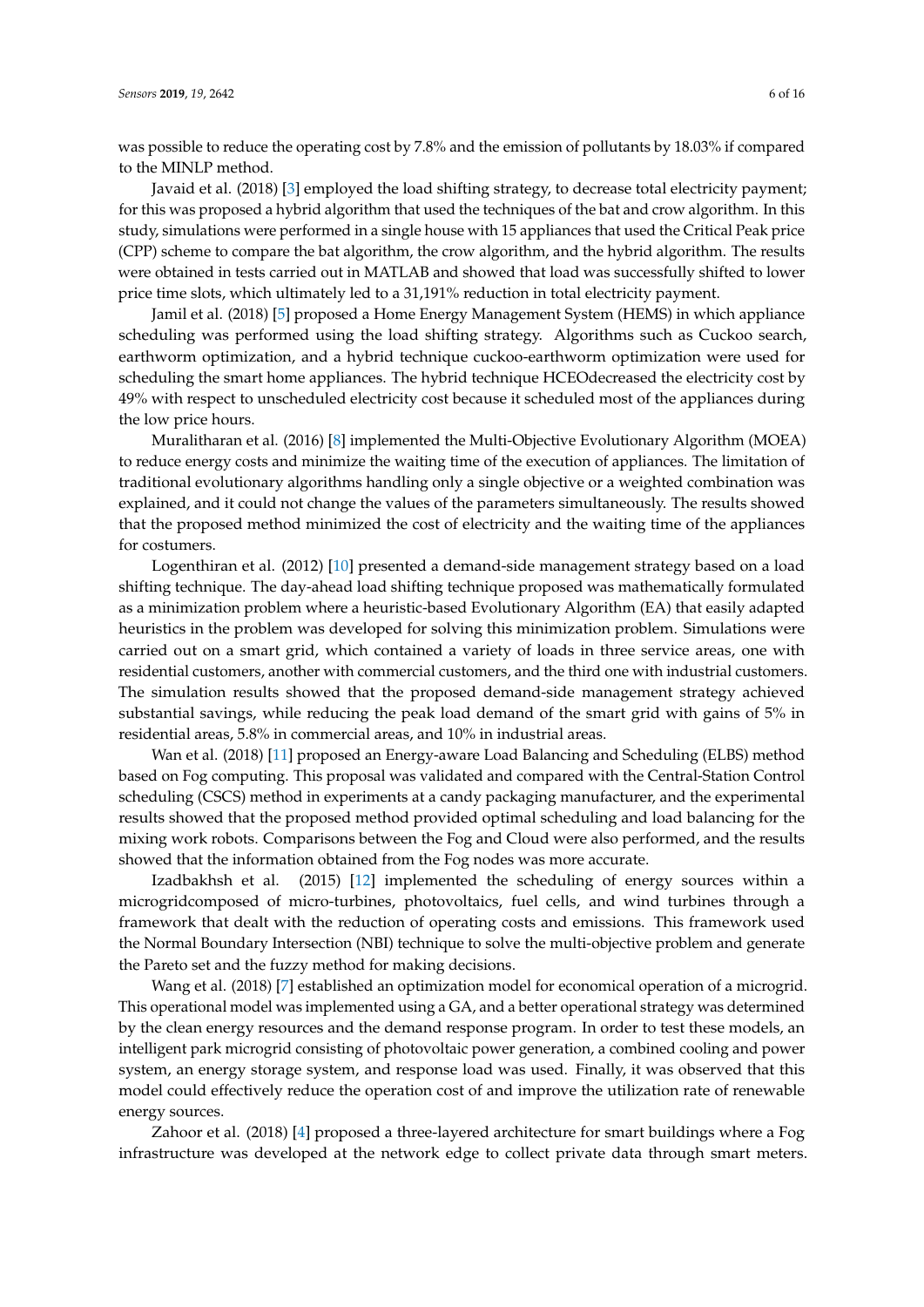A performance analysis of a Cloud-based system was performed considering the Fog as an intermittent layer, showing that the use of the Fog can be efficient at reducing the network bottleneck.

Shahryari et al. (2017) [\[6\]](#page-14-5) introduced the dynamic scheduling of appliances with the help of the Cloud and Fog. This approach suggested the use of a demand-side queue of priorities where consumers were prioritized by their importance, their consumption policies, and the status of energy resources.

Unlike these works, we propose the Fog Computing Paradigmas an extension of Cloud Computing. In our research, Fog Computing performs services directly at the edge of the network, providing low latency and real-time computing, essential in cases where urgent flow changes are required. In addition, these papers did not cover performance evaluation aspects in their analyses; see Table [1.](#page-6-1)

<span id="page-6-1"></span>

| Authors                     | Peak<br>Control | Fog | Cloud Optimization | Scheduling | Clean<br>Energy | Communication<br>Laver | <b>PDI</b><br>Control |
|-----------------------------|-----------------|-----|--------------------|------------|-----------------|------------------------|-----------------------|
| (Shahryari, 2017)           |                 |     |                    |            |                 |                        |                       |
| (Wan, 2018)                 |                 |     |                    |            |                 |                        |                       |
| (Zahoor, 2018)              |                 |     |                    |            |                 |                        |                       |
| (Nadeem et al., 2018)       |                 |     |                    |            |                 |                        |                       |
| (Logenthiran et al., 2012)  |                 |     |                    |            |                 |                        |                       |
| (Sedighizadeh et al., 2019) |                 |     |                    |            |                 |                        |                       |
| (Izadbakhsh et al., 2015)   |                 |     |                    |            |                 |                        |                       |
| (Jamil, 2018)               |                 |     |                    |            |                 |                        |                       |
| (Wang et al., 2018)         |                 |     |                    |            |                 |                        |                       |
| (Muralitharan, 2016)        |                 |     |                    |            |                 |                        |                       |
| (Javaid, 2018)              |                 |     |                    |            |                 |                        |                       |
| (This paper)                |                 |     |                    |            |                 |                        |                       |

**Table 1.** Related work.

#### <span id="page-6-0"></span>**4. Performance Evaluation**

Performance Evaluationis an important technique that evaluates any system, allowing one to verify the accuracy, validity, and meaning of the magnitude produced during the evaluation. Furthermore, it is used to obtain the highest statistical accuracy as possible, providing the maximum information with a minimum number of experiments, showing the effects of various factors on the observed result. In this paper, performance evaluation was used to select appropriate optimization algorithms and in which environment they can be better deployed (Cloud or Fog).

#### *4.1. Scenario*

In this paper, the model used for evaluation considers the data that are obtained from energy generation and houses' consumption. Thus, renewable energy sources such as solar and wind and non-renewable energy sources such as diesel turbines will be considered. The consumption side will have up to four houses with seven appliances (refrigerator, freezer, washing machine, dishwasher, TV, light, and microwave), but only the first four can carry out the shifting. The washing machine and the dishwasher can only be turned on when the energy consumption is not during the peak time. The refrigerator and freezer cannot turn on ice production at peak times. The rest of the appliances can be connected according to the will of the consumer.

The energy price rate varies according to the renewable energy production and the consumption peaks. Thus, the greater the renewable energy production, the lower the energy bill of the consumer. This choice was made to encourage the use of renewable energy, which reduces the pollutants' emission.

The algorithms created will be tested in two scenarios: the first in the Fog, which will process the First In First Out (FIFO) algorithm, where it is checked if the devices can be turn on at that moment; otherwise, they will enter the shift queue and will turn on during the first time the energy is less expensive; the second in the Cloud will process a Genetic Algorithm (GA) that will check the conditions of the previous day to decide the best time to turn the equipment on the next day. The goal is to see if a Fog can manage a Microgrid with real-time data and compare the results with the processing in the Cloud. In energy production, the PID controller is used in both scenarios; see Figure [2.](#page-7-0)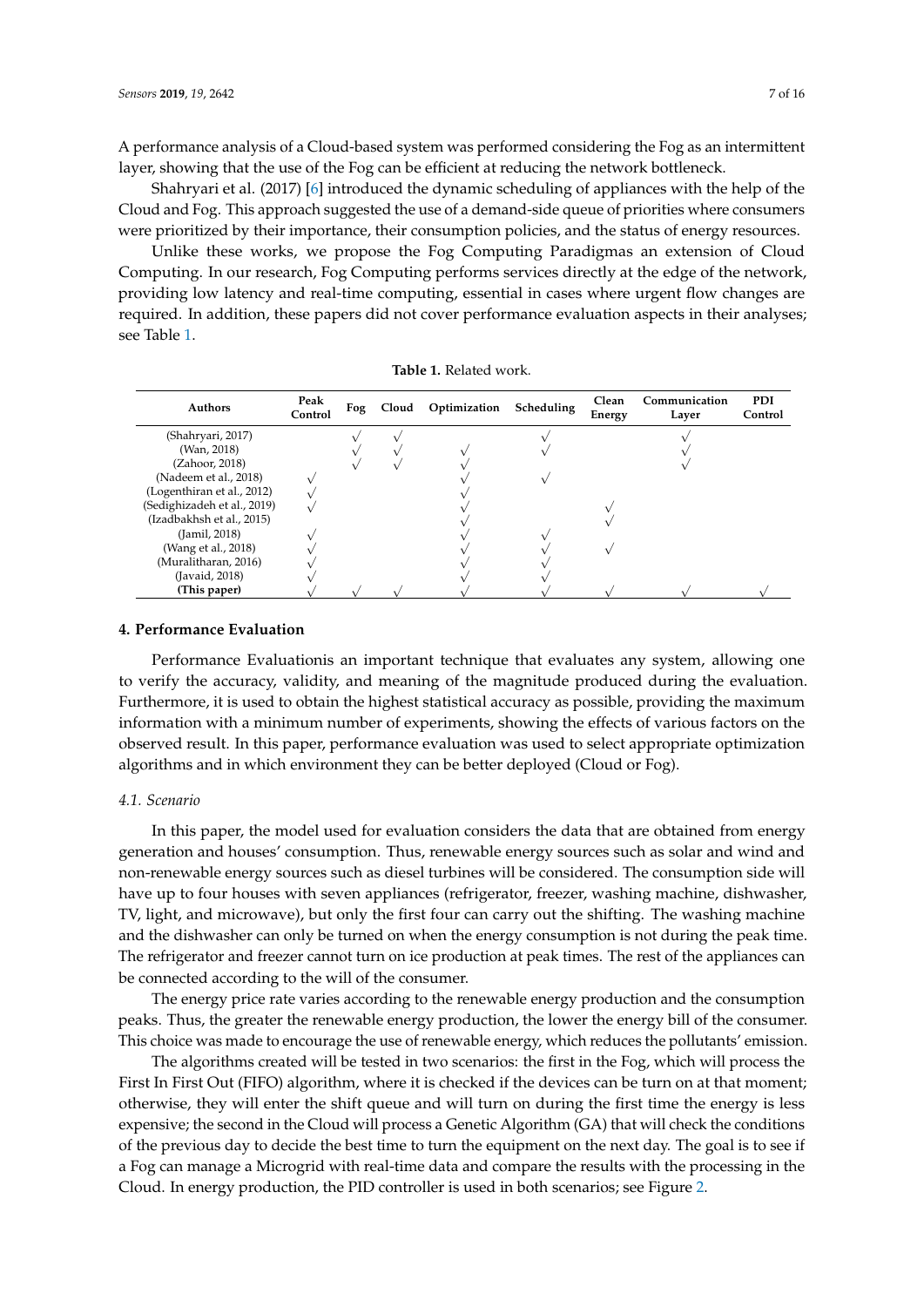<span id="page-7-0"></span>Cloud

**Power Grid Fog Cloud**

Fog

Power Grid



Variables

# **Figure 2.** Power generation managed by the PID controller and GA and FIFO algorithm in the Fog.

**Consumption Control** 

#### *4.2. Genetic Algorithm Implementation*

**Houses** 

Appliances

In the genetic algorithm implementation, we consider that each residence has a maximum value that can be spent per hour and that each appliance has a consumption and a time to finish its task. Thus, the appliances' consumption being used at that time cannot exceed the maximum value; see Equation [\(3\)](#page-7-1). The genetic algorithm searches for an appliance combination that does not exceed the consumption limit per hour. A table with the devices' consumptions used in GA can be seen in Table [2.](#page-8-0) As the consumption price depends on the energy type being produced (renewable or non-renewable), the maximum and minimum value that each appliance can spend per hour is given in Table [3.](#page-8-1)

<span id="page-7-1"></span>
$$
MC_m \ge \sum_{i=1}^{T_a} AC_i * T_m \tag{3}
$$

**Generation** 

**Collect** 

where *MC<sup>m</sup>* is the maximum consumption of the moment, *AC* appliance consumption (kWh) and *T<sup>m</sup>* the tariff at that moment. The tariffs used were: 0.15 for renewable energy and 0.45 for non-renewable energy. These values mean that the tariff varied between 0.15 and 0.45, this variation depending on which type of energy was most used, and a proportional value was applied.

At the beginning of the algorithm execution, a random population with two possible solutions was created. This population was a set of chromosomes that had Genes 0 and 1. These genes represent the appliances, and the value of one will be considered for appliances that can be turned on, otherwise zero. Each chromosome will be calculated and evaluated so that it does not exceed the maximum limit of that moment. If the maximum limit is exceeded, the grade of this chromosome will be one (worst evaluation).

After the evaluation, the chromosomes passed through the crossover and mutation operators. In the crossover, these chromosomes will be randomly mixed. These mixtures will be the new solutions. In the mutation, each gene will have a 0.01 probability of being inverted. After these changes, new solutions will be compared with the old ones, and those that have a better evaluation will remain. The final solution will be given at the end of 15 iterations.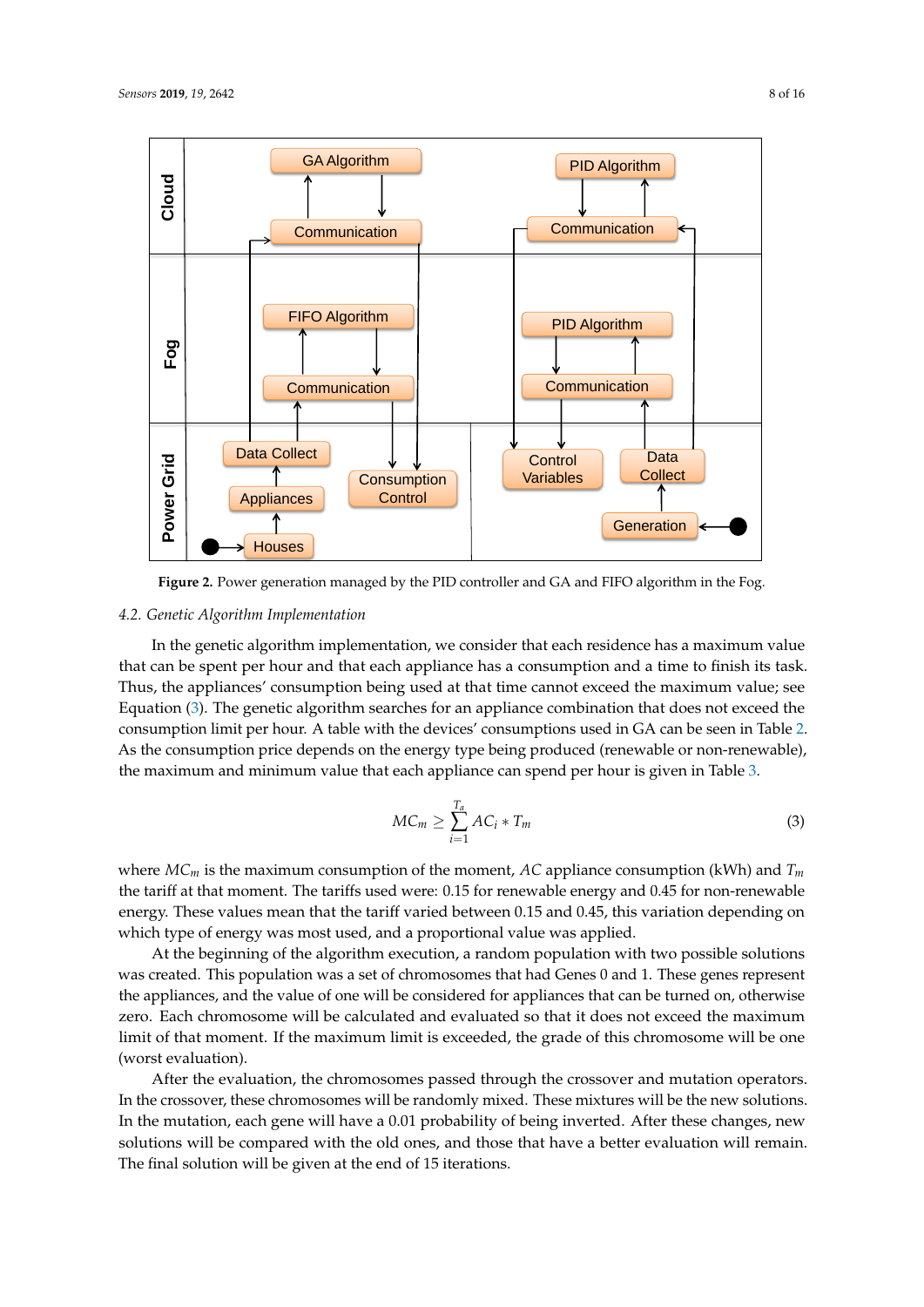| Appliance              | kWh  |
|------------------------|------|
| Refrigerator           | 2    |
| Freezer                | 1.5  |
| <b>Washing Machine</b> | 0.47 |
| Dishwasher             | 12   |

**Table 2.** Consumption.

|  | <b>Table 3. Price.</b> |
|--|------------------------|
|  |                        |

<span id="page-8-1"></span><span id="page-8-0"></span>

| Appliance               | <b>Energy Type</b> | Price/kWh |
|-------------------------|--------------------|-----------|
| Refrigerator Minimum    | <b>RNW</b>         | 0.3       |
| Refrigerator Maximum    | N-RNW              | 0.9       |
| Freezer Minimum         | <b>RNW</b>         | 0.225     |
| Freezer Maximum         | N-RNW              | 0.675     |
| Washing Machine Minimum | <b>RNW</b>         | 0.0705    |
| Washing Machine Maximum | N-RNW              | 0.2115    |
| Dishwasher Minimum      | <b>RNW</b>         | 0.18      |
| Dishwasher Maximum      | N-RNW              | 0.54      |

# *4.3. Experiment Planning*

The experiments performed on the power grid layer were performed using the GridLab-d simulator. GridLab-d is a simulation tool that allows the study of several problems belonging to smart grids, such as demand response and renewable integration [\[20\]](#page-15-6). Thus, GridLab-d was used to create homes, appliances, and power generators, as well as sending consumption and power generation data across the network to the Fog or Cloud. Each home could consume up to 550 kWh/month; the diesel turbine could produce up to 5000 kWh/month; and renewable (solar and wind) power production could produce up to 2500 kWh/month.

<span id="page-8-2"></span>Our Fog consisted of a Raspberry PI 3 that had a 1.2-GHz Quad Core CPU and 1 GB of RAM. The server Apache Tomcat 9 was installed on the Raspberry, which received the data coming from GridLab-d and executed the algorithm FIFO, as well as the calculation of the control PID. The Cloud was a virtual machine located in gcloud that had a 3.5-GHz Intel Xeon with 4GB of RAM with the same installation of the Fog, the only difference being the scheduling algorithm used was the GA. Considering this infrastructure, the cloudwas 42.07% slower than the fog, but within the range of 100 ms–5 s in the experiments performed.

| <b>Factors</b> | Levels                    |                   |  |
|----------------|---------------------------|-------------------|--|
| Algorithm      | <i>First in First out</i> | Genetic Algorithm |  |
| Appliance      | Shifting                  | Non-shifting      |  |
| Residences     |                           |                   |  |
| PID Controller | Renewable                 | Diesel turbine    |  |

**Table 4.** Factors and levels.

In order to evaluate the performance of the algorithms, full factorial experiment planning 2 *k* was used, presented in [\[21\]](#page-15-7), where two levels were defined for each factor *k*. A full factorial design (Table [4\)](#page-8-2) measures the response variables by using all the possible combinations among the factors levels. Our design consisted of four factors (A, B, C, and D), which all having two levels. It can be expressed as a full factorial  $2^4$  design. Thus, we used the experiment model according to Equation [\(4\)](#page-9-0).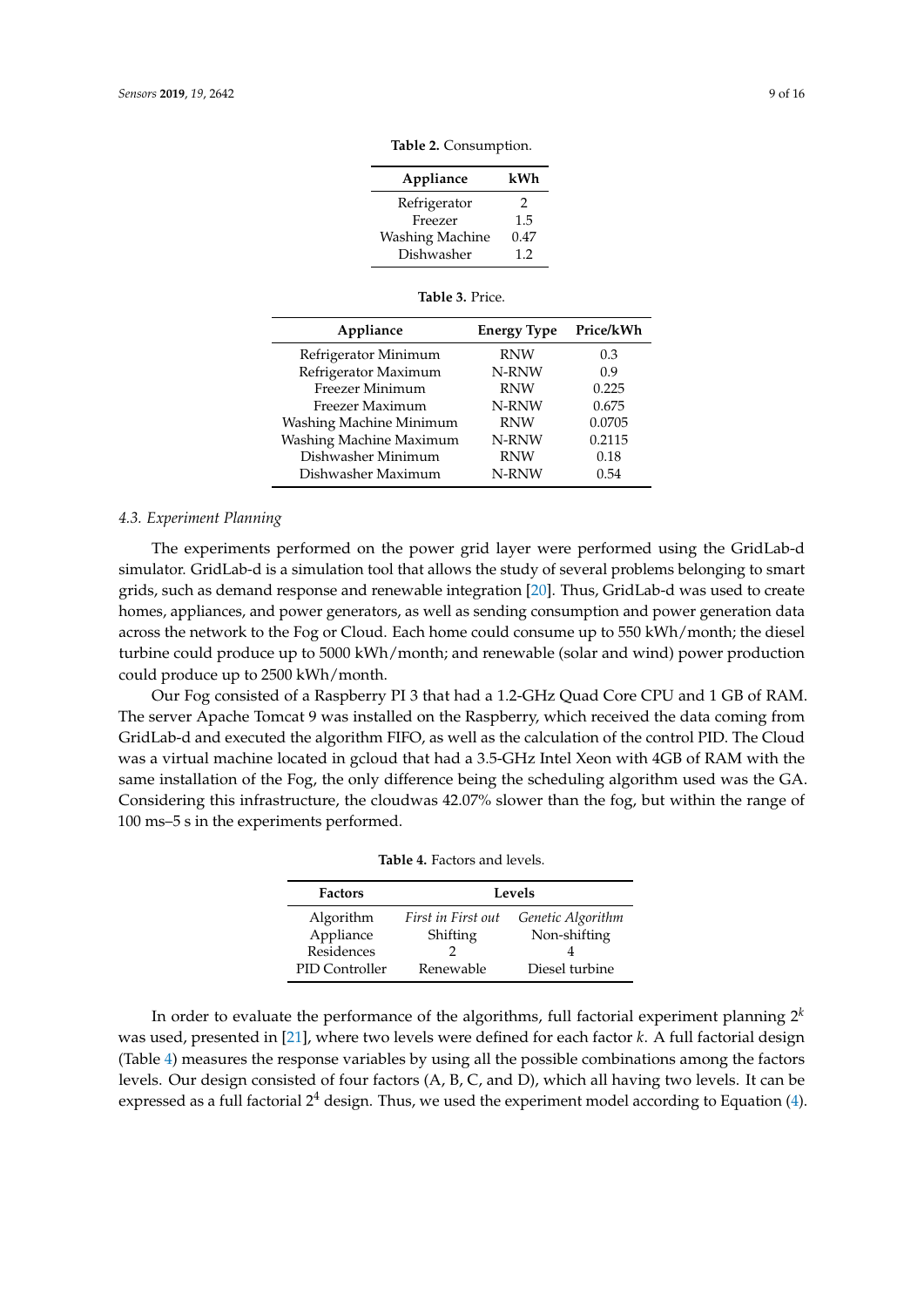$$
Y_{ijkw} = \mu + A_i + B_j + C_k + D_w + AB_{ij} + AC_{ik} + AD_{iw} + BC_{ijk} + ABD_{ijw} + ACD_{ikw} + BC_{jkw} + BD_{jw} + CD_{kw} + ABD_{ijw} + ABD_{ijw} + ACD_{ikw} + BC_{ijkw} + \epsilon_{ijkw}
$$
(4)

This  $\mu$  represents the overall mean effect given by the replication requirement of 10 times ( $\alpha = 0.05$ ) with all seeds well tested. We also considered the error term (*e*) in the model. Besides, we assumed in this work the linear regression model, which is the relationship between the dependent variable  $y_i$  and the linear regression vector  $x_i$ . The general model through the error can be obtained by  $y_i = \beta_1 x_{i1} + \cdots + \beta_p x_{ip} + \varepsilon_i = \mathbf{x}_i^{\mathrm{T}} \beta + \varepsilon_i$ , for  $i = 1, \ldots, n$ , where  $^T$  denotes the transpose, so that  $x_i^{\mathrm{T}} \beta$  is the inner product between the vectors *xi* and *β*. Often, these *n* equations are put together and written in vector form as  $y = X\beta + \varepsilon$ , where:

<span id="page-9-0"></span>
$$
y = \begin{pmatrix} y_1 \\ y_2 \\ \vdots \\ y_n \end{pmatrix},
$$

$$
X = \begin{pmatrix} x_1^T \\ x_2^T \\ \vdots \\ x_n^T \end{pmatrix} = \begin{pmatrix} x_{11} & \cdots & x_{1p} \\ x_{21} & \cdots & x_{2p} \\ \vdots & \ddots & \vdots \\ x_{n1} & \cdots & x_{np} \end{pmatrix},
$$

$$
\beta = \begin{pmatrix} \beta_1 \\ \beta_2 \\ \vdots \\ \beta_p \end{pmatrix}, \quad \varepsilon = \begin{pmatrix} \varepsilon_1 \\ \varepsilon_2 \\ \vdots \\ \varepsilon_n \end{pmatrix}.
$$

<span id="page-9-1"></span>The experiments were performed according to Table [5,](#page-9-1) and the results of CPU usage and request times can be seen in Figures [3](#page-10-0) and [4.](#page-10-1)

|  | Table 5. Experiments. |
|--|-----------------------|
|--|-----------------------|

| Exp            | Algorithm   | <b>Residences</b> | Appliance    | <b>PID Controller</b> |
|----------------|-------------|-------------------|--------------|-----------------------|
| 0              | <b>FIFO</b> | 2                 | <b>SHIFT</b> | <b>RNW</b>            |
| $\mathbf{1}$   | <b>FIFO</b> | 2                 | <b>SHIFT</b> | N-RNW                 |
| $\overline{2}$ | <b>FIFO</b> | $\overline{2}$    | N-SHIFT      | <b>RNW</b>            |
| 3              | <b>FIFO</b> | $\overline{2}$    | N-SHIFT      | N-RNW                 |
| 4              | <b>FIFO</b> | 4                 | <b>SHIFT</b> | <b>RNW</b>            |
| 5              | FIFO        | 4                 | <b>SHIFT</b> | N-RNW                 |
| 6              | FIFO        | 4                 | N-SHIFT      | <b>RNW</b>            |
| 7              | FIFO        | 4                 | N-SHIFT      | N-RNW                 |
| 8              | GA          | $\overline{2}$    | <b>SHIFT</b> | <b>RNW</b>            |
| 9              | GA          | $\overline{2}$    | <b>SHIFT</b> | N-RNW                 |
| 10             | GA          | $\overline{2}$    | N-SHIFT      | <b>RNW</b>            |
| 11             | GA          | 2                 | N-SHIFT      | N-RNW                 |
| 12             | GA          | 4                 | <b>SHIFT</b> | <b>RNW</b>            |
| 13             | GA          | 4                 | <b>SHIFT</b> | N-RNW                 |
| 14             | GA          | 4                 | N-SHIFT      | <b>RNW</b>            |
| 15             | GA          | 4                 | N-SHIFT      | N-RNW                 |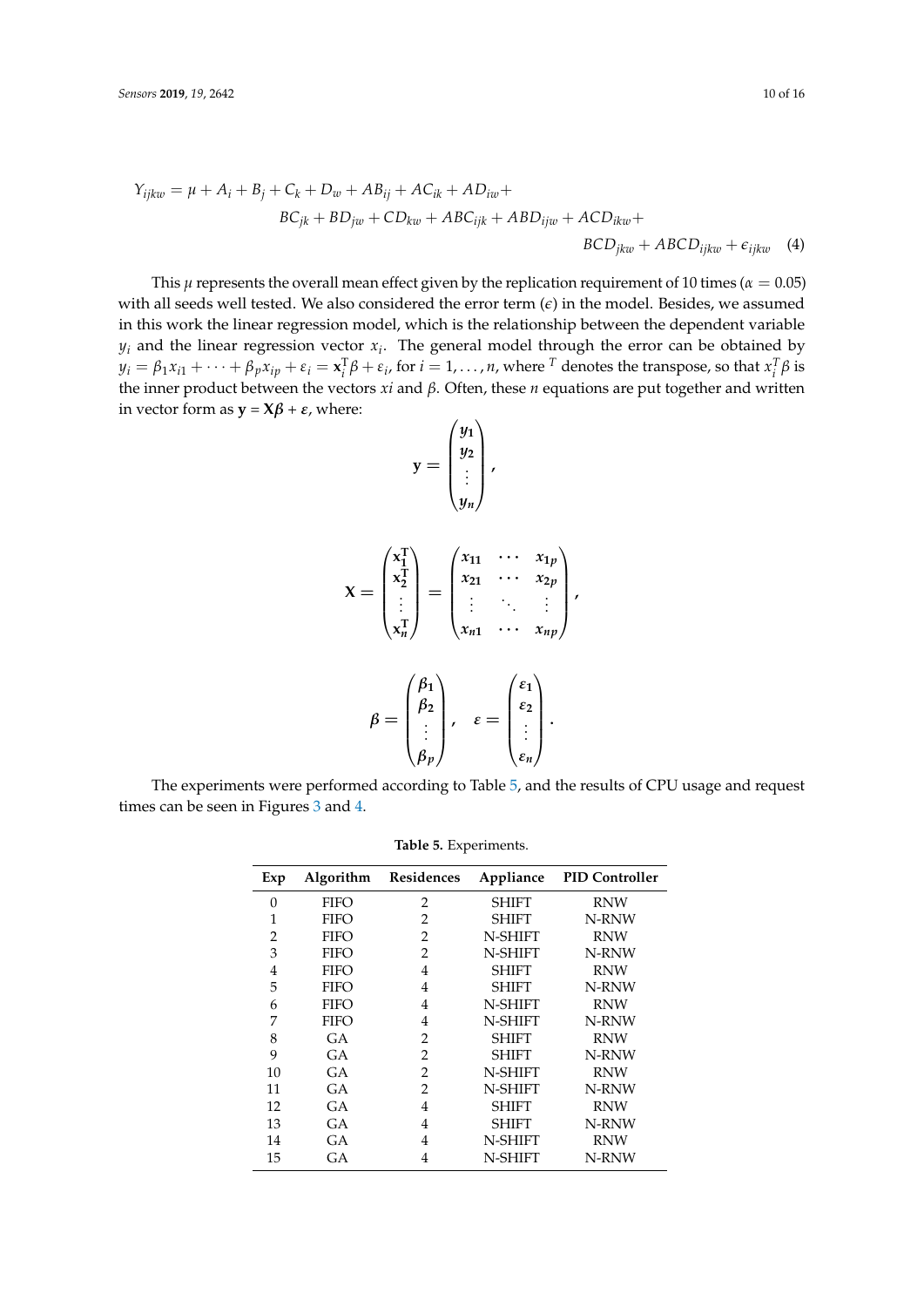<span id="page-10-0"></span>

**Figure 3.** CPU usage. The experiments can be seen in Table [5.](#page-9-1)

<span id="page-10-1"></span>

**Figure 4.** Waiting time for the request.

### *4.4. Results' Analysis*

Regarding energy savings, houses that used the FIFO algorithm reduced their energy bills by between 4% and 6% in relation to homes that did not use any kind of demand response. Houses that used the GA algorithm had between a 5% and 8% reduction in their energy bills. This savings was made possible by the shift in energy consumption, which shifted the consumption of some household appliances to times when renewable energy production was greater than the total consumption of the houses; see Figures [5](#page-11-0) and [6.](#page-11-1)

As can be seen in Figure [5,](#page-11-0) the change in renewable energy was accompanied by the PID controller that used the total energy consumption and the variation of the renewable energy to control the gas turbine production. Energy production had some problems at a time when power consumption was at its highest, between 18 and 22 h, because at that time, solar production decreased, leaving only wind production.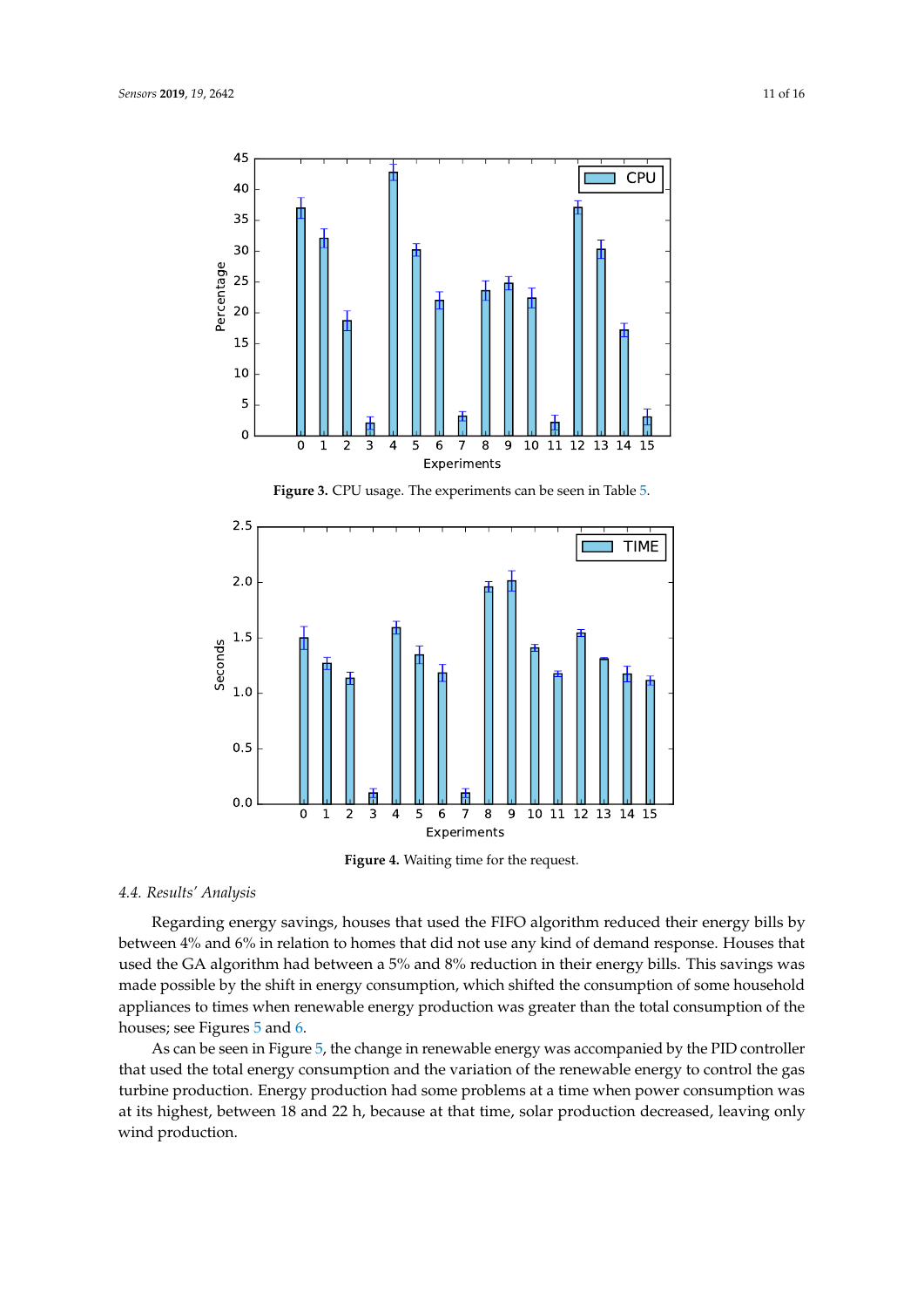<span id="page-11-0"></span>

**Figure 5.** Average power generation managed by the PID controller in the Fog.

An example of the energy consumption of houses can be seen in Figure [6,](#page-11-1) where Houses 01 and 04 were using the demand response with the FIFO and GA algorithms, respectively, and Houses 02 and 03 were not participating in the demand response. As can be seen, houses that used the demand response, when they perceived that the production of renewable energy decreased, also reduced their energy consumption by turning off some appliances and shifting that consumption to the moment that the renewable production was greater.

<span id="page-11-1"></span>

**Figure 6.** Comparison of power management algorithms and infrastructures.

In addition to energy saving data, we verified the main factors responsible for calculations, which can be seen in Figure [7;](#page-12-0) the shifting was the factor that most influenced both the CPU (57.78%) and the request time (38.49%). This was due to the amount of equipment that needed to be analyzed; whenever there was no appliance shifting (Experiments 2, 6, 10, and 14), the amount of processing decreased (see Figure [8\)](#page-12-1). The same assertion can be made regarding time, the only difference being that no-shifting requests occurred on the Cloud, in which the time of the request tended to increase due to Internet traffic (Figure [9\)](#page-13-1).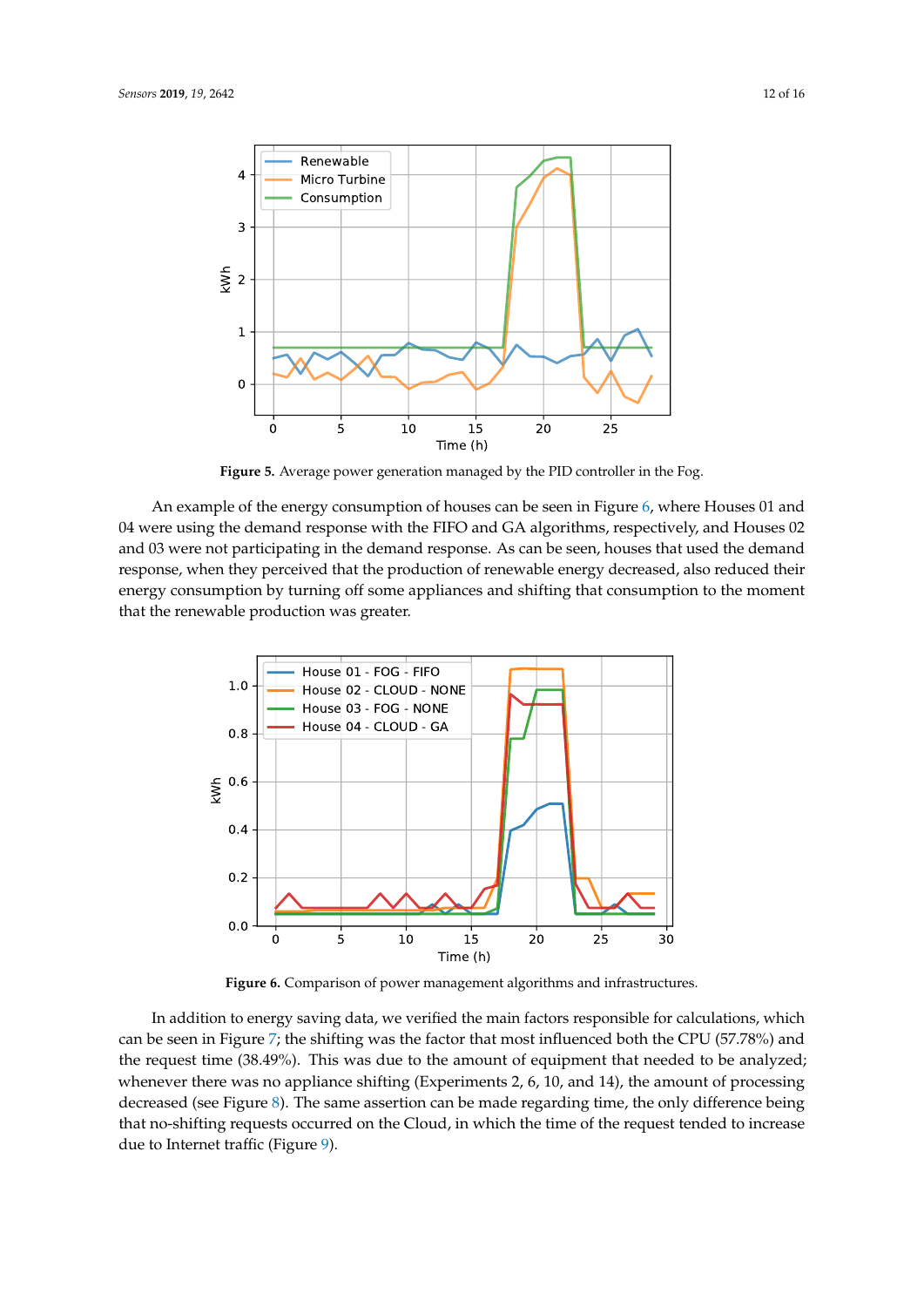<span id="page-12-0"></span>

**Figure 7.** Influence factors in the studied scenario.

<span id="page-12-1"></span>

**Figure 8.** CPU usage with and without the appliance shifting.

The second major influence factor was the generation of energy (17.83%). This was because whenever the renewable energy was considered, the PID controller needed to perform the calculation of the control variable, which increased the CPU time and, consequently, the time of the requests (13.67%).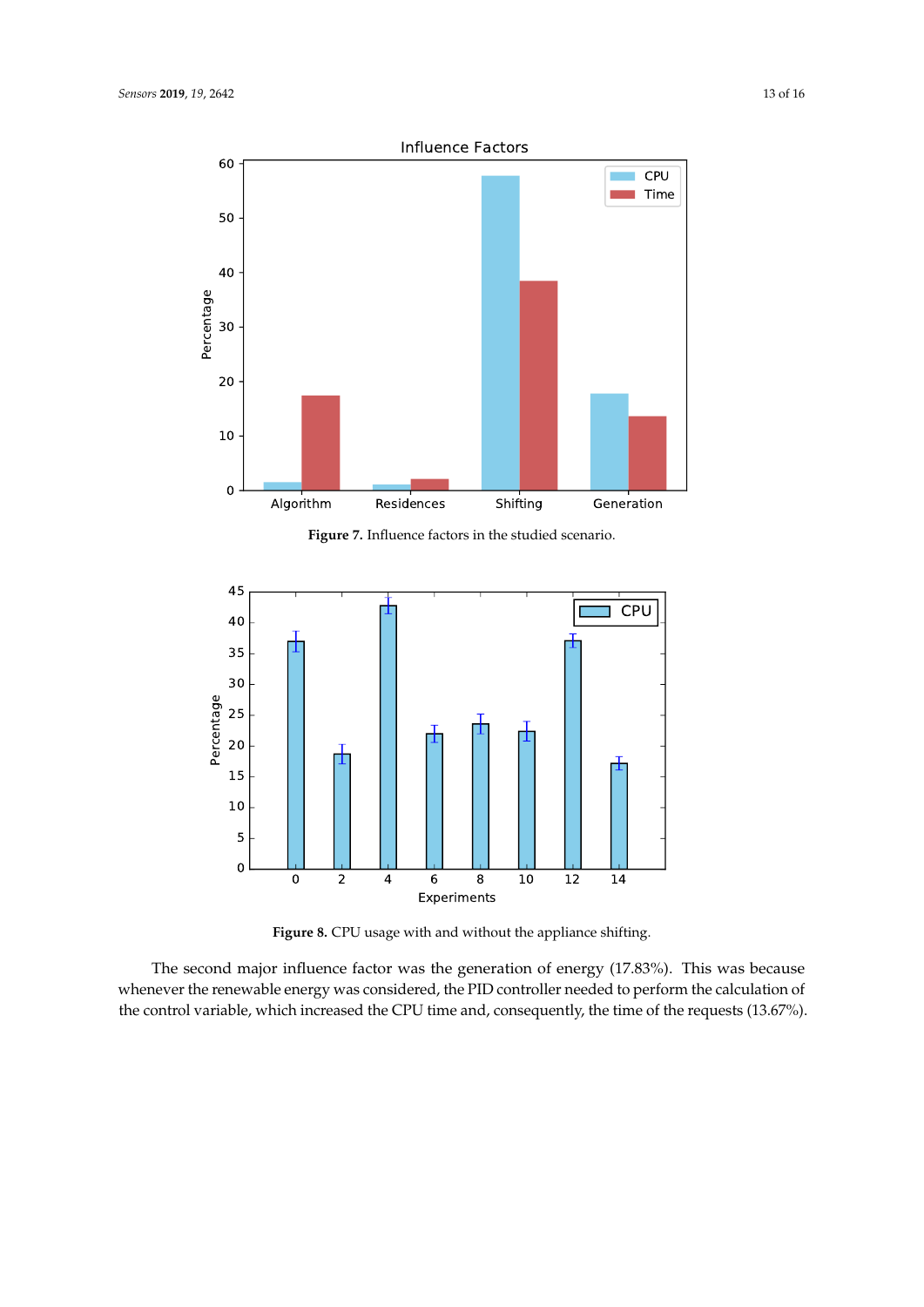<span id="page-13-1"></span>

**Figure 9.** Time usage with and without the appliance shifting.

# <span id="page-13-0"></span>**5. Conclusions**

The concern of this paper was with the peaks of energy and the conditions of adjustment between sources of renewable and non-renewable energy in a Microgrid environment. Currently, most of these adjustments are made on the Cloud. However, some peaks of energy are seasonal and reactive, turning Cloud Computing into a non-viable solution because of its non-desirable network latency, even after a peak of energy or between them. Hence, we used Fog Computing with low latency to perform the electric energy control in a Microgrid.

The Fog Computing proposed in this paper was an extension of the cloud, in which was made available management services such as the PID controller and scheduling algorithms for appliances in order to reduce consumers' bills. Different from the related works, the scheduling algorithms executed in our Fog used real-time data from the GridLab-d simulator. These algorithms (FIFO and GA) used the PID calculations to know the current energy rate and then performed the scheduling, performing the appliance shifting to hours when the energy was less expensive.

The request time reduction reached in this paper allowed saving energy and managing the use of non-renewable energies. Our approach showed that the Fog Computing infrastructure can help with algorithm execution time by shortening the time of each request by up to 21.49% in relation to the cloud, providing low latency and real-time computing.

Performance Evaluation showed through the experiments that it was possible to reduce the energy bills. The Fog demonstrated that it can perform the calculations required to manage a Microgrid, providing faster returns and maintaining a CPU utilization rate below 50% during requests.

**Author Contributions:** Conceptualization, E.B.C.B. and M.L.M.P.; methodology, D.M.L.F.; validation, B.T.K. and B.G.B.; writing–original draft preparation, E.B.C.B. and M.L.M.P.; implementation, E.B.C.B.; writing—review and editing, all authors.

**Funding:** The authors thank the MCTIC-UFBA—(Ministry of Science, Technology, Innovation and Communication of Brazil) for the financial support through the PROPCI/PROPG/PROPESQ/UFBA-004/2016.

**Acknowledgments:** The authors thank FAPESB, FAPEMIG, CAPES, CNPq, and the partnership MCTIC-UFBA—(Ministry of Science, Technology, Innovation and Communication of Brazil) for the financial support through the PROPCI/PROPG/PROPESQ/UFBA-004/2016.

**Conflicts of Interest:** The authors declare no conflict of interest.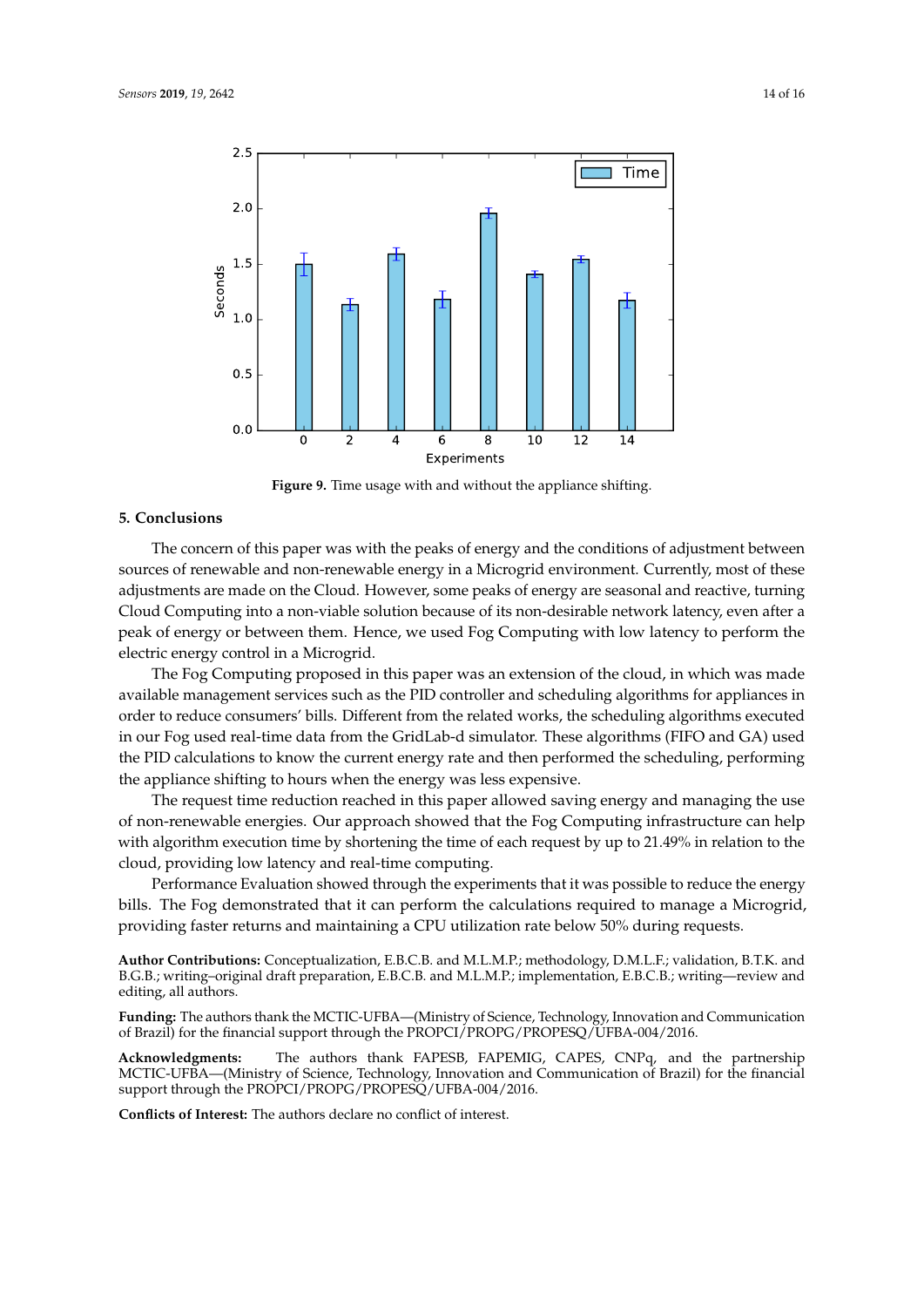# **Abbreviations**

The following abbreviations are used in this manuscript:

| <b>FIFO</b> | First In First Out                         |
|-------------|--------------------------------------------|
| GА          | Genetic Algorithm                          |
| PID         | Proportional Integral Derivative           |
| FA          | Firefly Algorithm                          |
| OSR         | Optimal Stopping Rule                      |
| <b>TLBO</b> | Teaching-Based Optimization                |
| DE          | Differential Evolutionary                  |
| <b>PSO</b>  | Particle Swarm Optimization                |
| EA          | Evolutionary Algorithm                     |
| <b>ELBS</b> | Energy-aware Load Balancing and Scheduling |
| CSCS        | Central-Station Control Scheduling         |
| NBI         | Normal Boundary Intersection               |
| <b>MOEA</b> | Multi-Objective Evolutionary Algorithm     |
| PV          | Process Variable                           |
| MV          | Manipulated Variable                       |
| SP          | Set Point                                  |

# **References**

- <span id="page-14-0"></span>1. Nadeem, Z.; Javaid, N.; Malik, A.; Iqbal, S. Scheduling appliances with GA, TLBO, FA, OSR and their hybrids using chance constrained optimization for smart homes. *Energies* **2018**, *11*, 888. [\[CrossRef\]](http://dx.doi.org/10.3390/en11040888)
- <span id="page-14-1"></span>2. Dolce, V.; Jackson, C.; Silvestri, S.; Baker, D.; De Paola, A. Social-Behavioral Aware Optimization of Energy Consumption in Smart Homes. In Proceedings of the 2018 14th International Conference on Distributed Computing in Sensor Systems (DCOSS), New York, NY, USA, 18–20 June 2018; pp. 163–172.
- <span id="page-14-2"></span>3. Javaid, N.; Mohsin, S.M.; Iqbal, A.; Yasmeen, A.; Ali, I. A Hybrid Bat-Crow Search Algorithm Based Home Energy Management in Smart Grid. In Proceedings of the Conference on Complex, Intelligent, and Software Intensive Systems, Matsue, Japan, 4–6 July 2018; pp. 75–88.
- <span id="page-14-4"></span>4. Zahoor, S.; Javaid, N.; Khalid, A.; Yasmeen, A.; Nadeem, Z. Fog Computing Based Energy Management System Model for Smart Buildings. In Proceedings of the International Conference on Innovative Mobile and Internet Services in Ubiquitous Computing, Matsue, Japan, 4–6 July 2018; pp. 719–727.
- <span id="page-14-6"></span>5. Jamil, A.; Javaid, N.; Khalid, M.U.; Iqbal, M.N.; Rashid, S.; Anwar, N. An Energy Efficient Scheduling of a Smart Home Based on Optimization Techniques. In Proceedings of the International Conference on Innovative Mobile and Internet Services in Ubiquitous Computing, Matsue, Japan, 4–6 July 2018; pp. 3–14.
- <span id="page-14-5"></span>6. Shahryari, K.; Anvari-Moghaddam, A. Demand side management using the internet of energy based on fog and cloud computing. In Proceedings of the 2017 IEEE International Conference on Internet of Things (iThings) and IEEE Green Computing and Communications (GreenCom) and IEEE Cyber, Physical and Social Computing (CPSCom) and IEEE Smart Data (SmartData), Exeter, UK, 21–23 June 2017; pp. 931–936.
- <span id="page-14-7"></span>7. Wang, Y.; Huang, Y.; Wang, Y.; Zeng, M.; Li, F.; Wang, Y.; Zhang, Y. Energy management of smart microgrid with response loads and distributed generation considering demand response. *J. Clean. Prod.* **2018**, *197*, 1069–1083. [\[CrossRef\]](http://dx.doi.org/10.1016/j.jclepro.2018.06.271)
- <span id="page-14-8"></span>8. Muralitharan, K.; Sakthivel, R.; Shi, Y. Multiobjective optimization technique for demand side management with load balancing approach in smart grid. *Neurocomputing* **2016**, *177*, 110–119. [\[CrossRef\]](http://dx.doi.org/10.1016/j.neucom.2015.11.015)
- <span id="page-14-9"></span>9. Sedighizadeh, M.; Esmaili, M.; Jamshidi, A.; Ghaderi, M.H. Stochastic multi-objective economic-environmental energy and reserve scheduling of microgrids considering battery energy storage system. *Int. J. Electr. Power Energy Syst.* **2019**, *106*, 1–16. [\[CrossRef\]](http://dx.doi.org/10.1016/j.ijepes.2018.09.037)
- <span id="page-14-10"></span>10. Logenthiran, T.; Srinivasan, D.; Shun, T.Z. Demand side management in smart grid using heuristic optimization. *IEEE Trans. Smart Grid* **2012**, *3*, 1244–1252. [\[CrossRef\]](http://dx.doi.org/10.1109/TSG.2012.2195686)
- <span id="page-14-11"></span>11. Wan, J.; Chen, B.; Wang, S.; Xia, M.; Li, D.; Liu, C. Fog computing for energy-aware load balancing and scheduling in smart factory. *IEEE Trans. Ind. Inform.* **2018**, *14*, 4548–4556. [\[CrossRef\]](http://dx.doi.org/10.1109/TII.2018.2818932)
- <span id="page-14-3"></span>12. Izadbakhsh, M.; Gandomkar, M.; Rezvani, A.; Ahmadi, A. Short-term resource scheduling of a renewable energy based micro grid. *Renew. Energy* **2015**, *75*, 598–606. [\[CrossRef\]](http://dx.doi.org/10.1016/j.renene.2014.10.043)